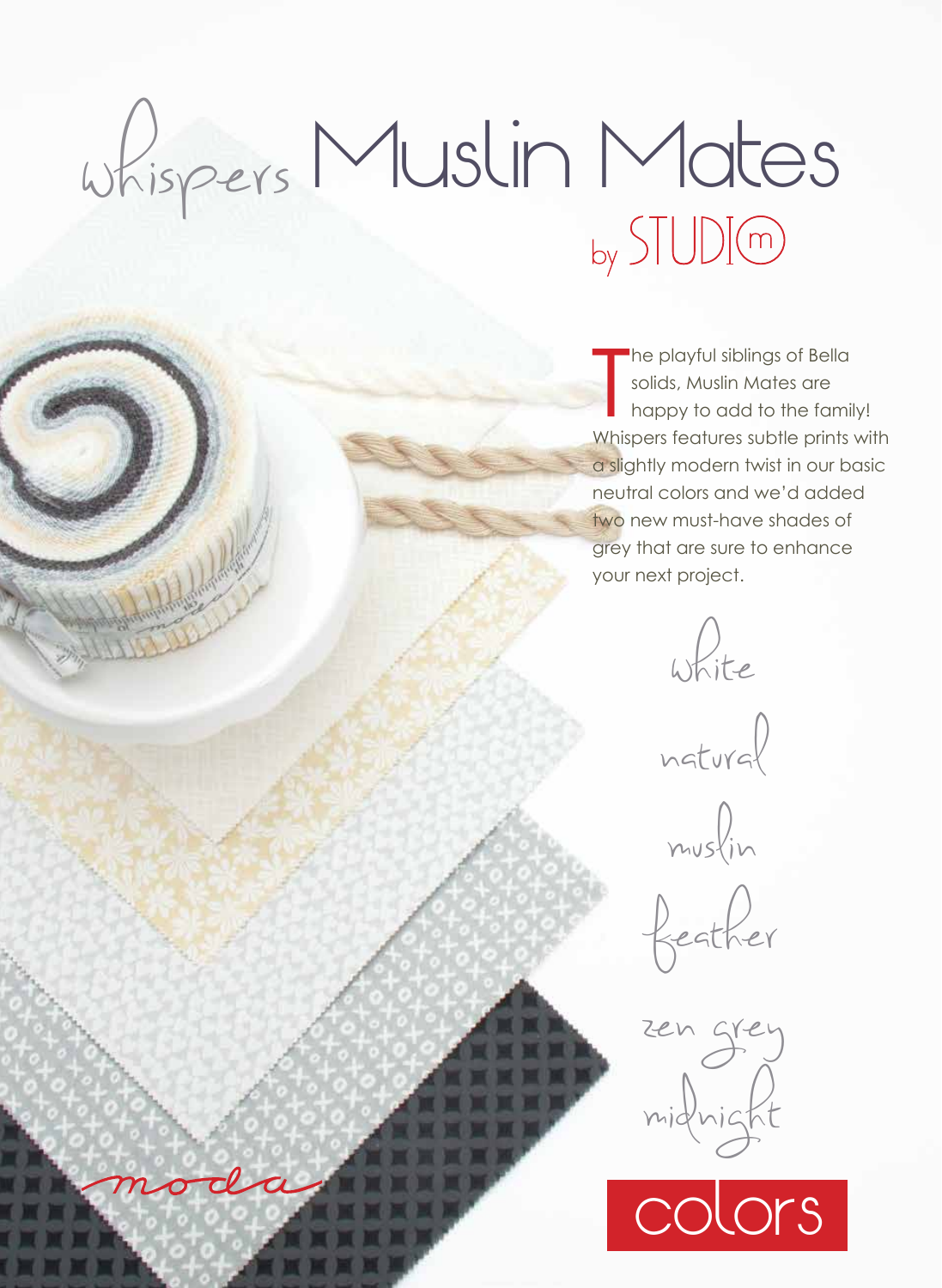

February, 2016 Delivery





33130 16









33130 12



Midnight



33131 16





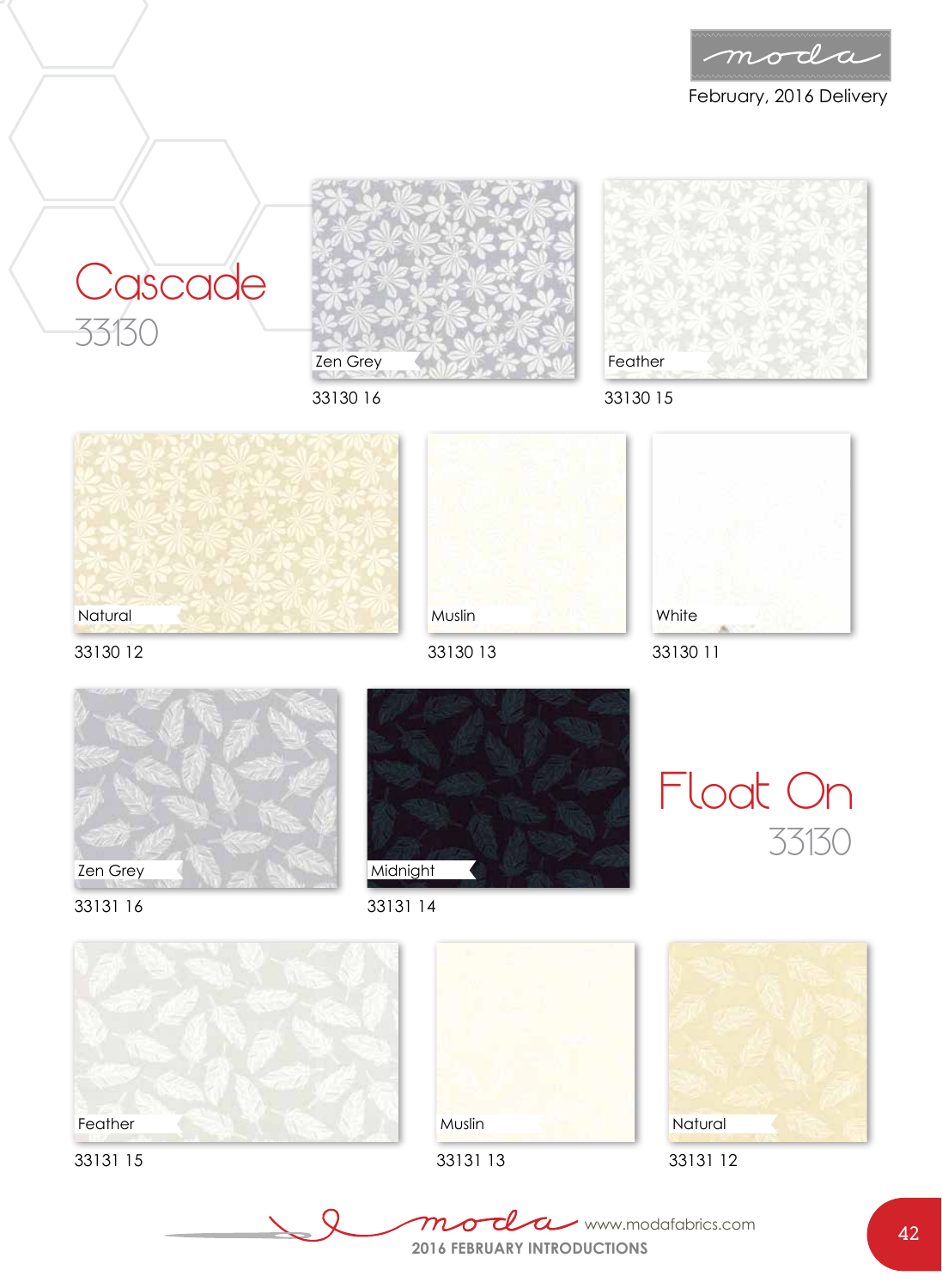













33133 15







33134 16

33133









33134 11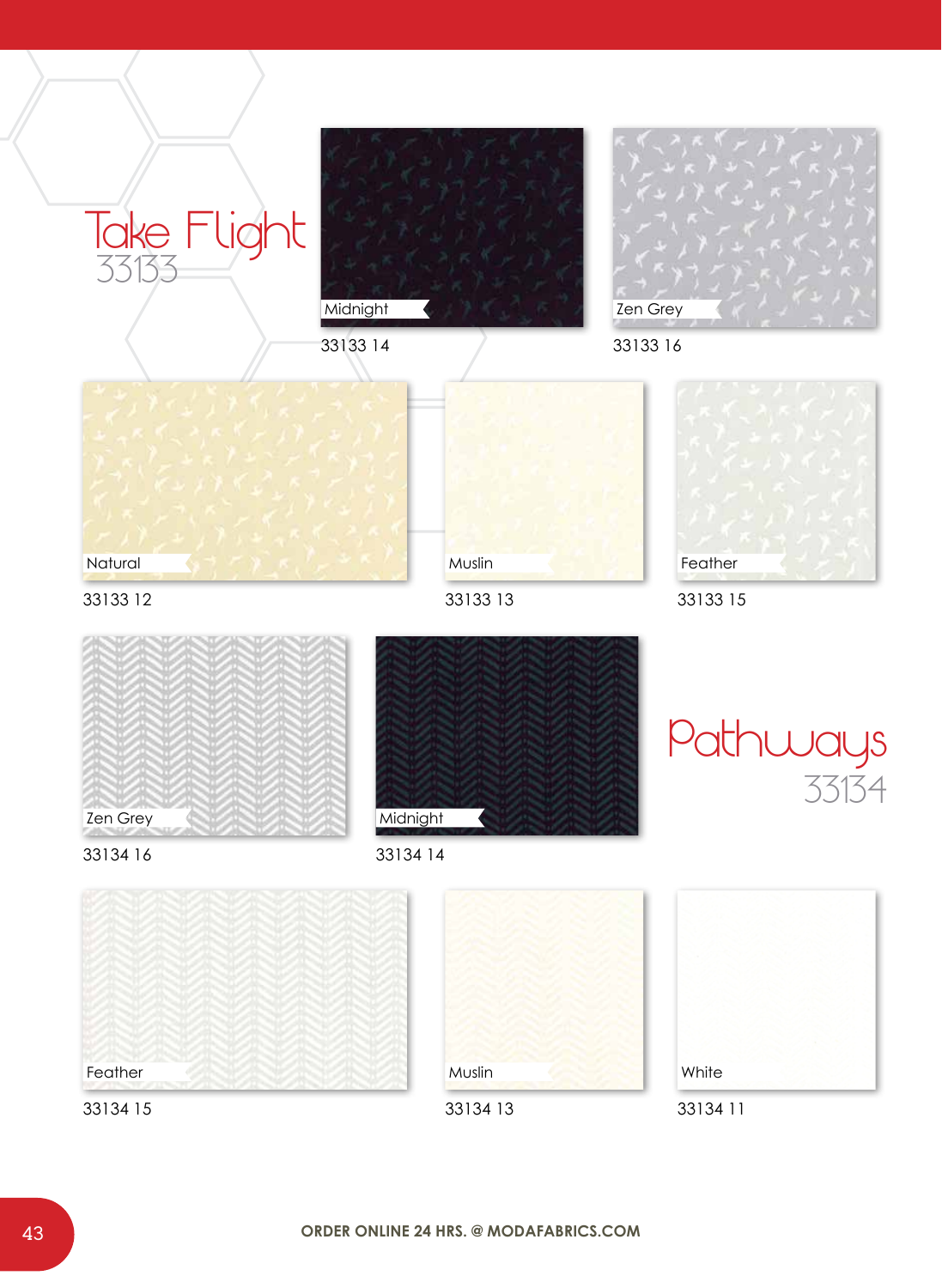whispers Muslin Mates



Th  $\overline{m}$  $\alpha$ www.modafabrics.com $\sigma$ **2016 FEBRUARY INTRODUCTIONS**